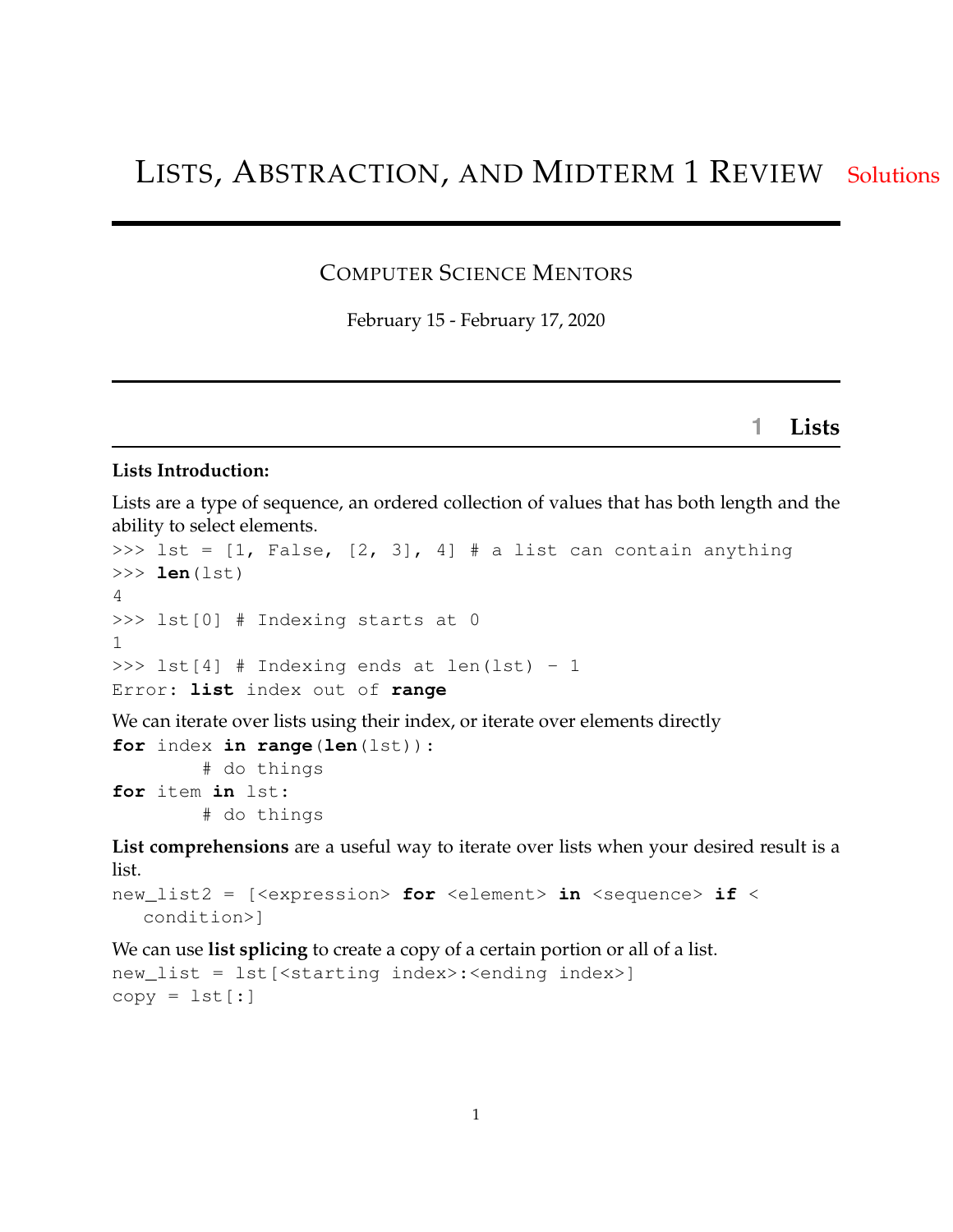1. What would Python display? Draw box-and-pointer diagrams for the following:

```
>>> a = [1, 2, 3]>>> a
[1, 2, 3]>> a[2]
3
>> b = a
>>> a = a + [4, [5, 6]]>>> a
[1, 2, 3, 4, [5, 6]]>>> b
[1, 2, 3]
\Rightarrow > c = a
>>> a = [4, 5]>>> a
[4, 5]
>>> c
[1, 2, 3, 4, [5, 6]]>> d = c[3:5]
>>> c[3] = 9
>>> d
[4, [5, 6]]
>>c[4][0] = 7>>> d
[4, [7, 6]]
>> c[4] = 10
>>> d
[4, [7, 6]]>>> c
[1, 2, 3, 9, 10]
```
CSM 61A Spring 2021: Ivan Penev and Joshua Baum, with

Jamie Ip, Kenneth Chi, Kevin Moy, Mathilde McKeever, Cyrus Bugwadia, Peter Zhang, and

Kunal Agarwal, Luke Liu, John So, Jemmy Zhou, Ruslana Yurtyn, Vivian Lu, Matt Au, Lily Yang, Mihira Patel, Jessica Yu, Aidan Tong, Matthew Guo, Nikhita Anumukonda, Laryn Qi, Grace Yi, Jennifer Huang, Cindy Lin, James Fletcher, Sean Sananikone, Abinaya Srikant, Uma Unni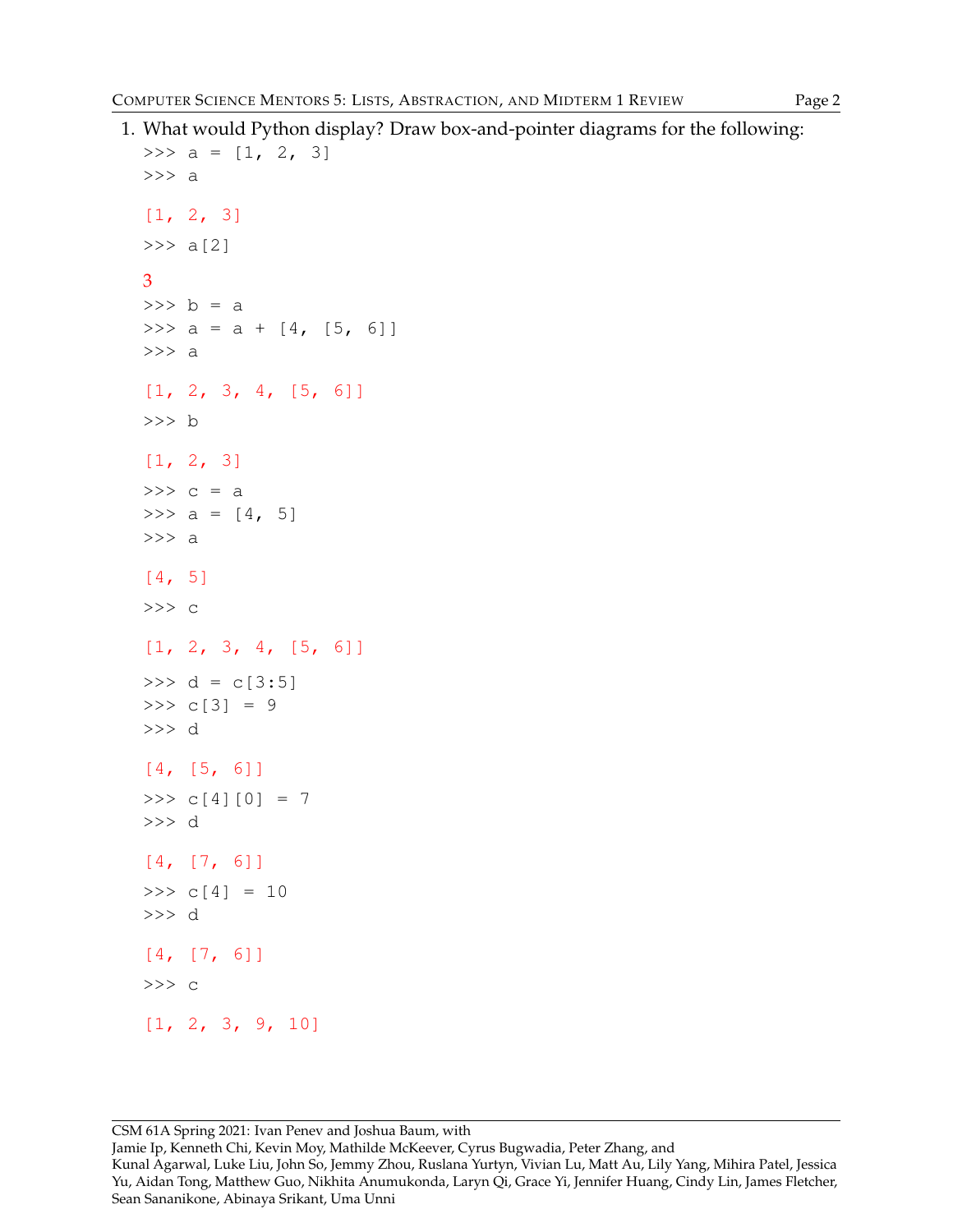2. Draw the environment diagram that results from running the code.

```
def reverse(lst):
    if len(lst) \leq 1:
        return lst
    return reverse(lst[1:]) + [lst[0]]
lst = [1, [2, 3], 4]rev = reverse(lst)https://goo.gl/6vPeX9
```
3. Write a function that takes in a list nums and returns a new list with only the primes from nums. Assume that is\_prime(n) is defined. You may use a while loop, a for loop, or a list comprehension.

```
def all_primes(nums):
```

```
result = []for i in nums:
    if is_prime(i):
        result = result + [i]return result
List comprehension:
return [x for x in nums if is_prime(x)]
```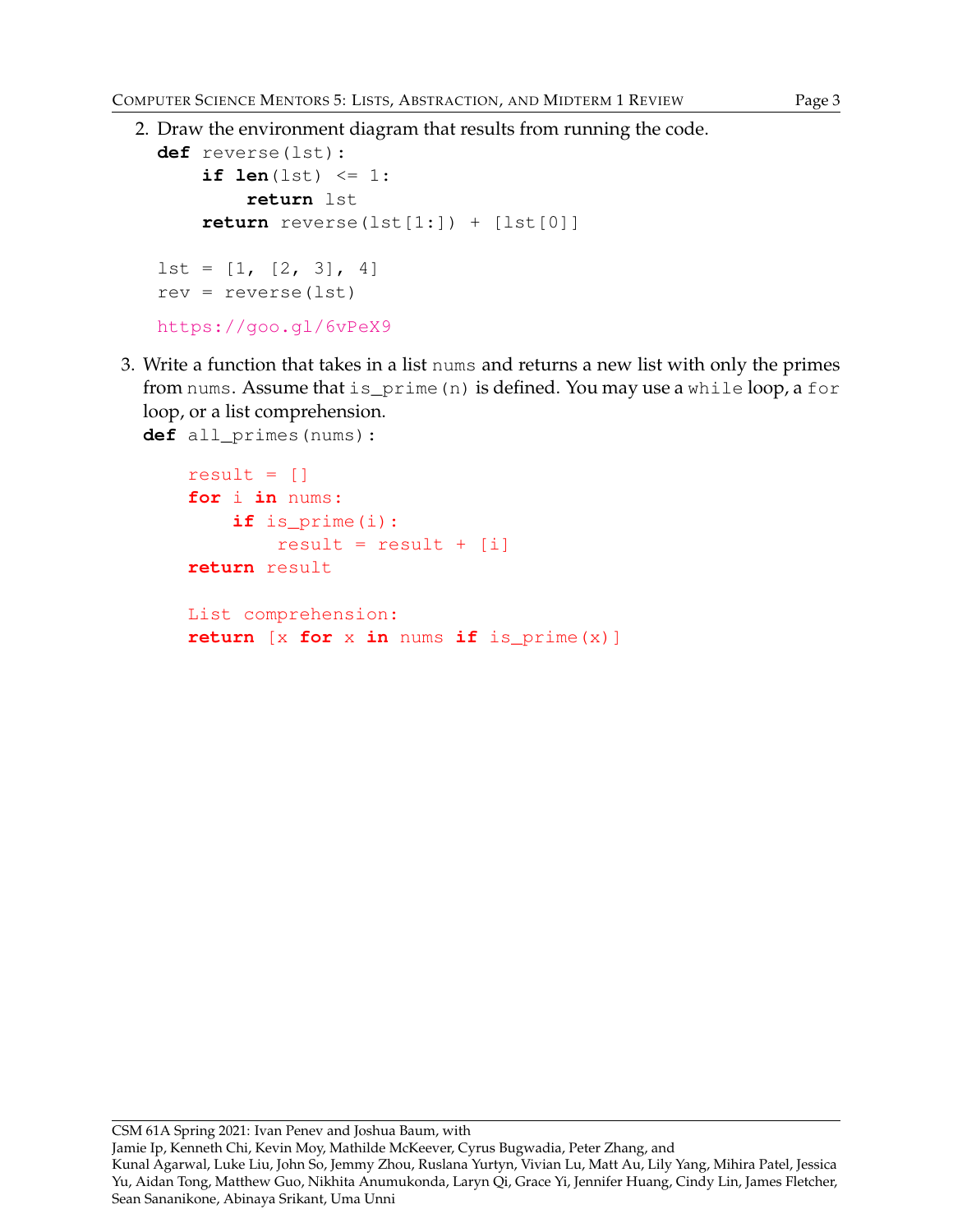### **2 Abstraction**

#### **Data Abstraction Overview:**

Abstraction allows us to create and access different types of data through a controlled, restricted programming interface, hiding implementation details and encouraging programmers to focus on how data is used, rather than how data is organized. The two fundamental components of a programming interface are a constructor and selectors.

- 1. Constructor: The interface that creates a piece of data; e.g. calling  $c = car$  ("Tesla") creates a new car object and assigns it to the variable c.
- 2. Selectors: The interface by which we access attributes of a piece of data; e.g. calling get\_brand(c) should return "Tesla".

Through constructors and selectors, a data type can hide its implementation, and a programmer doesn't need to *know* its implementation to *use* it.

1. The following is an **Abstract Data Type (ADT)** for elephants. Each elephant keeps track of its name, age, and whether or not it can fly. Given our provided constructor, fill out the selectors:

```
def elephant(name, age, can_fly):
    """
    Takes in a string name, an int age, and a boolean
       can_fly.
    Constructs an elephant with these attributes.
    >>> dumbo = elephant("Dumbo", 10, True)
    >>> elephant name(dumbo)
    "Dumbo"
    >>> elephant_age(dumbo)
    10
    >>> elephant_can_fly(dumbo)
    True
    """
    return [name, age, can_fly]
def elephant_name(e):
    return e[0]
def elephant_age(e):
    return e[1]
```
Jamie Ip, Kenneth Chi, Kevin Moy, Mathilde McKeever, Cyrus Bugwadia, Peter Zhang, and

Kunal Agarwal, Luke Liu, John So, Jemmy Zhou, Ruslana Yurtyn, Vivian Lu, Matt Au, Lily Yang, Mihira Patel, Jessica Yu, Aidan Tong, Matthew Guo, Nikhita Anumukonda, Laryn Qi, Grace Yi, Jennifer Huang, Cindy Lin, James Fletcher, Sean Sananikone, Abinaya Srikant, Uma Unni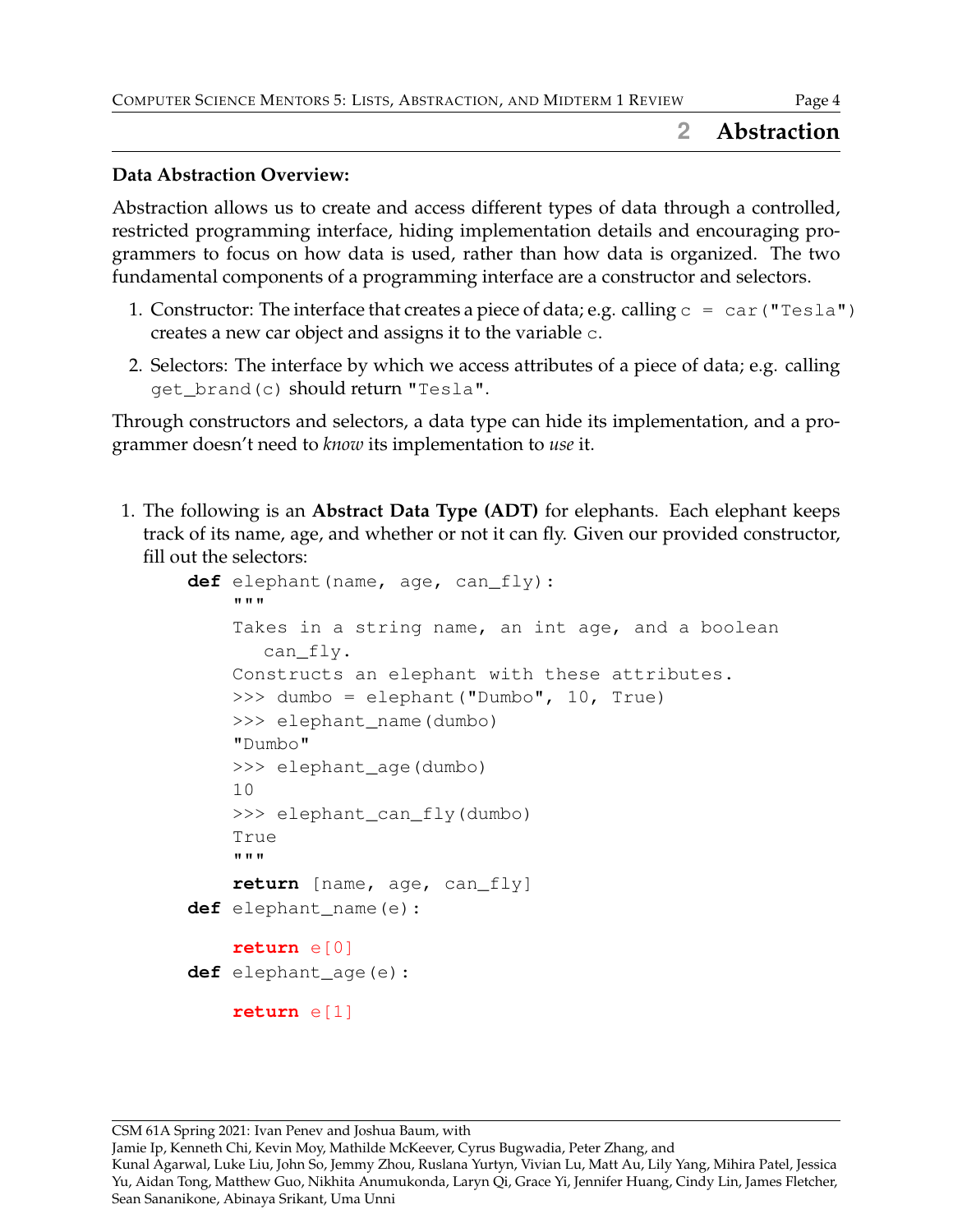```
def elephant_can_fly(e):
```

```
return e[2]
```
2. This function returns the correct result, but there's something wrong about its implementation. How do we fix it?

```
def elephant_roster(elephants):
    """
    Takes in a list of elephants and returns a list of
       their names.
    """
    return [elephant[0] for elephant in elephants]
```
elephant [0] is a Data Abstraction Violation (DAV). We should use a selector instead. The corrected function looks like:

```
def elephant roster(elephants):
    return [elephant_name(elephant) for elephant in
      elephants]
```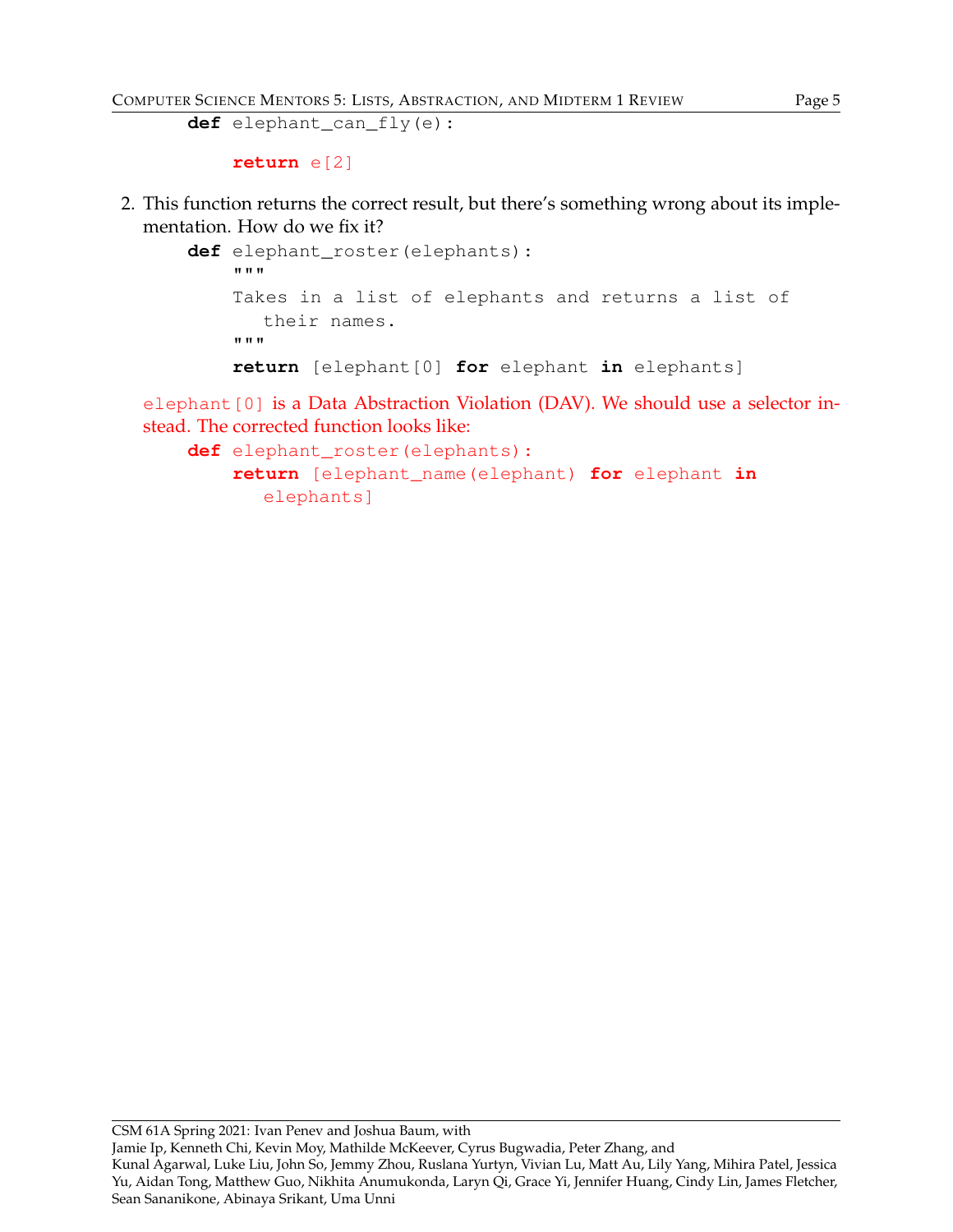# **3 Midterm Review - Environment Diagrams**

#### 1. **recurses**

Fill in each blank in the code below so that its environment diagram is the following. You are not allowed to use operations like +, -, \*, /, %, **max**, and **min**.



CSM 61A Spring 2021: Ivan Penev and Joshua Baum, with

Jamie Ip, Kenneth Chi, Kevin Moy, Mathilde McKeever, Cyrus Bugwadia, Peter Zhang, and

Kunal Agarwal, Luke Liu, John So, Jemmy Zhou, Ruslana Yurtyn, Vivian Lu, Matt Au, Lily Yang, Mihira Patel, Jessica Yu, Aidan Tong, Matthew Guo, Nikhita Anumukonda, Laryn Qi, Grace Yi, Jennifer Huang, Cindy Lin, James Fletcher, Sean Sananikone, Abinaya Srikant, Uma Unni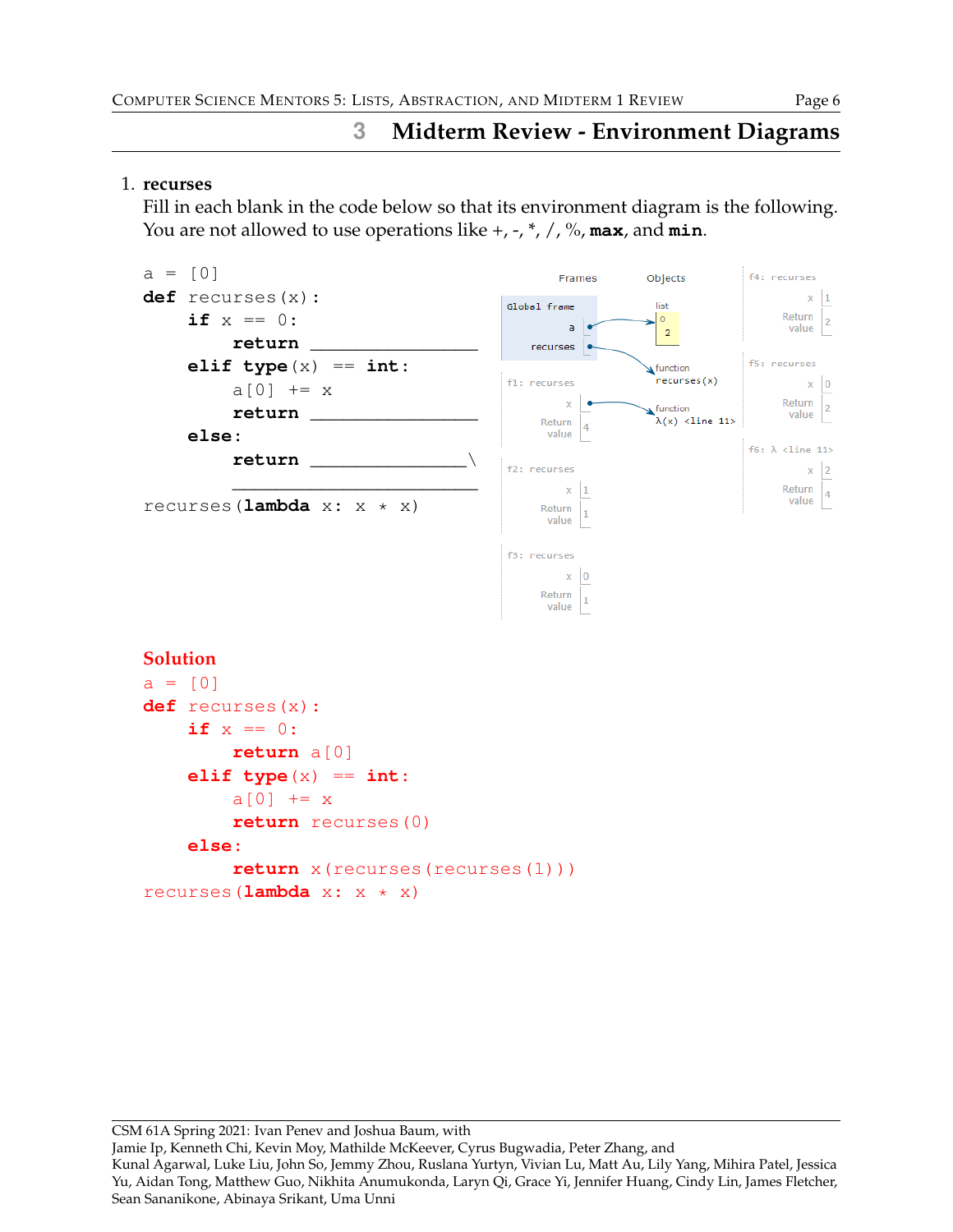## **4 Midterm Review - Higher Order Functions**

1. Make a lambda function, make\_interval(), that takes in the upper and lower bound of an interval, and returns a function that takes in a value x and checks whether x is in the interval [lower, upper], inclusive.

```
\gg>> make_interval = \Box\gg in_interval = make_interval(-1, 2)
>>> in interval(0)
True
>>> in_interval(61)
False
>>> make_interval = lambda lower, upper: lambda x: x <= upper
  and x \geq 1ower
\gg in_interval = make_interval(-1, 2)
>>> in_interval(0)
True
>>> in_interval(61)
False
```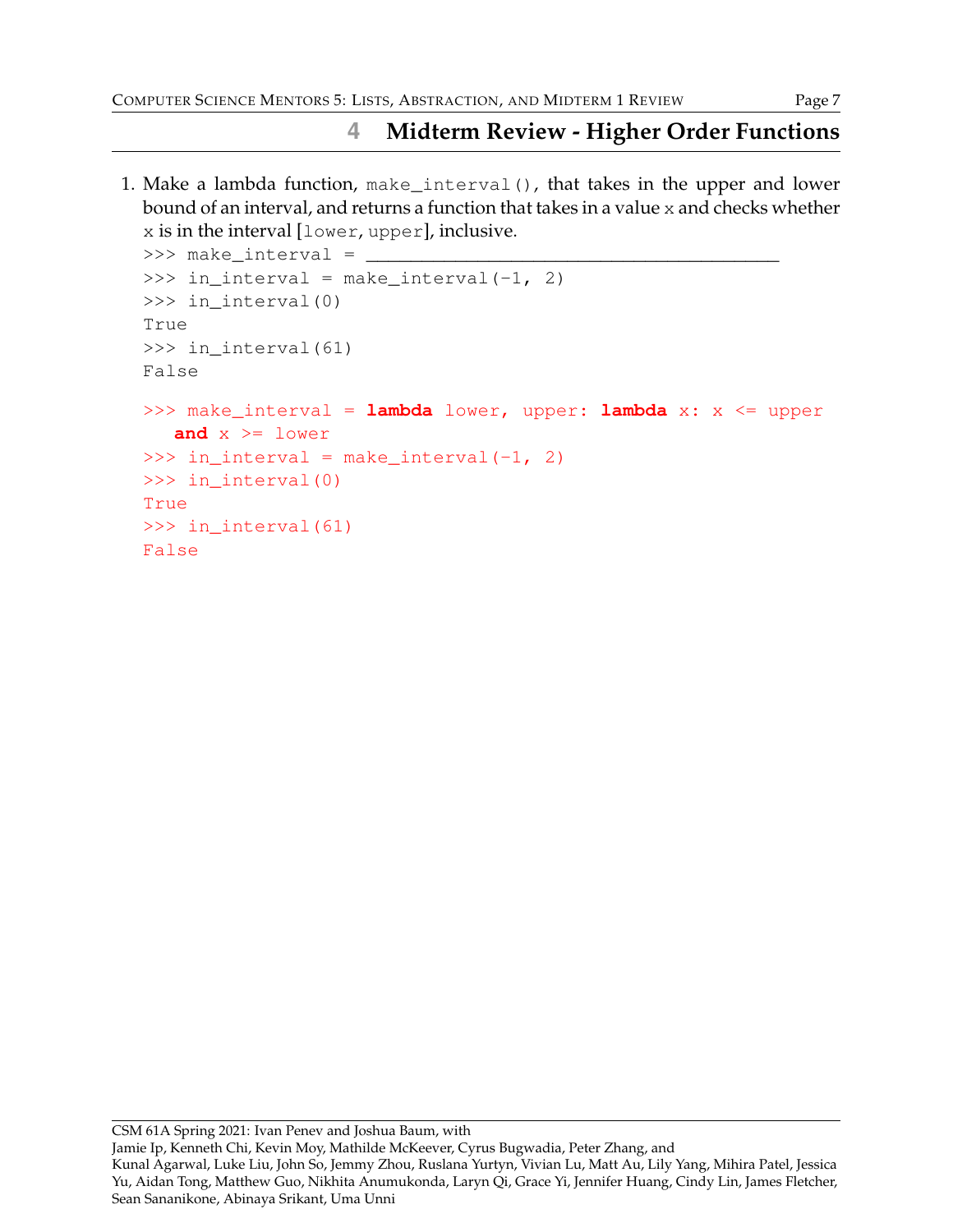2. Implement make\_alternator which takes in two functions and outputs a function. The returned function takes in a number  $x$  and prints out all the numbers from 1 to  $x$ , applying  $f$  to the odd numbers and applying  $g$  to the even numbers before printing. **def** make\_alternator(f, g):

```
"""
>>> a = make_alternator(lambda x: x \times x, lambda x: x + 4)
>> a(5)
1
6
9
8
25
"""
def alternator(x):
    i = 1while i \leq x:
         if i \, 8 \, 2 == 1:
             print(f(i))else:
             print(g(i))
         i + = 1return alternator
```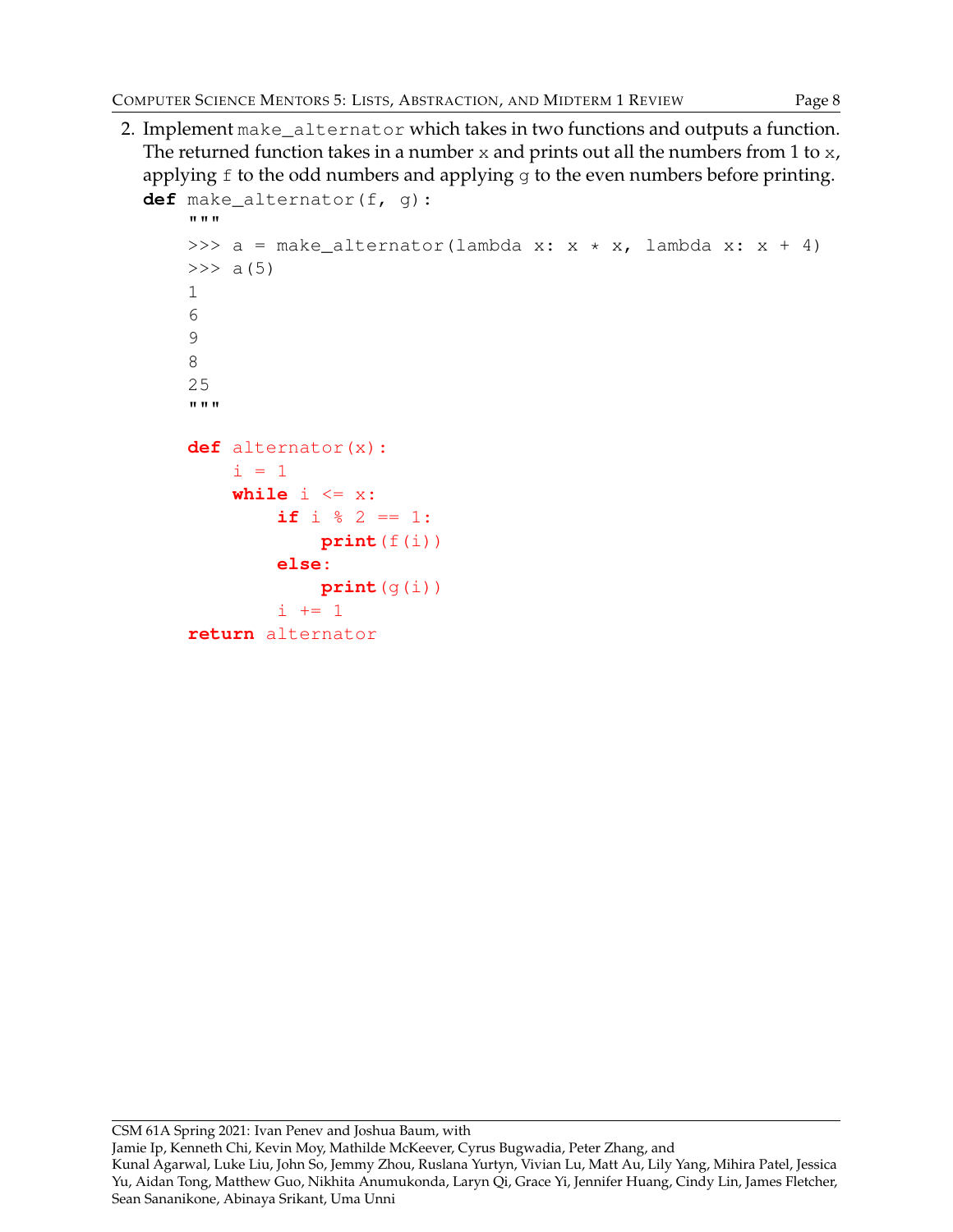### **5 Midterm Review - Recursion**

1. A game is defined as follows: let lst be a list of coins, each coin represented as a positive integer (ex: 1, 5, 25, 10). Two players take turns claiming either the last coin in lst, or both the last *and* the second to last coin; after lst is exhausted, whichever player has the higher score wins. Fill in the function such that it returns the highest score that the first player  $(p \text{layer} = \text{True})$  can get in this game if the second player (player = False) plays optimally.

**Hint:** a player's choice is considered *optimal* if it maximizes their own score and minimizes the opponent's score.

| def coin_game(lst, player):<br><b>H H H</b>                                                                                                                                                                                             |  |
|-----------------------------------------------------------------------------------------------------------------------------------------------------------------------------------------------------------------------------------------|--|
| >>> $\cosh_q$ coin_game ([1], True) // 1<br>$\mathbf{1}$                                                                                                                                                                                |  |
| >>> coin_game( $[1, 5, 25]$ , True) // 25 + 5<br>30                                                                                                                                                                                     |  |
| >>> coin_game( $[1, 5, 10, 1, 5, 25]$ , True) // 25 + 1 + 10<br>36<br><b>H H H</b>                                                                                                                                                      |  |
|                                                                                                                                                                                                                                         |  |
| else:                                                                                                                                                                                                                                   |  |
| if player:<br>$last = \_$<br>$second_to_last =$                                                                                                                                                                                         |  |
|                                                                                                                                                                                                                                         |  |
| else:<br>return and the second second second second second second second second second second second second second second second second second second second second second second second second second second second second second seco |  |
|                                                                                                                                                                                                                                         |  |

CSM 61A Spring 2021: Ivan Penev and Joshua Baum, with

Jamie Ip, Kenneth Chi, Kevin Moy, Mathilde McKeever, Cyrus Bugwadia, Peter Zhang, and

Kunal Agarwal, Luke Liu, John So, Jemmy Zhou, Ruslana Yurtyn, Vivian Lu, Matt Au, Lily Yang, Mihira Patel, Jessica Yu, Aidan Tong, Matthew Guo, Nikhita Anumukonda, Laryn Qi, Grace Yi, Jennifer Huang, Cindy Lin, James Fletcher, Sean Sananikone, Abinaya Srikant, Uma Unni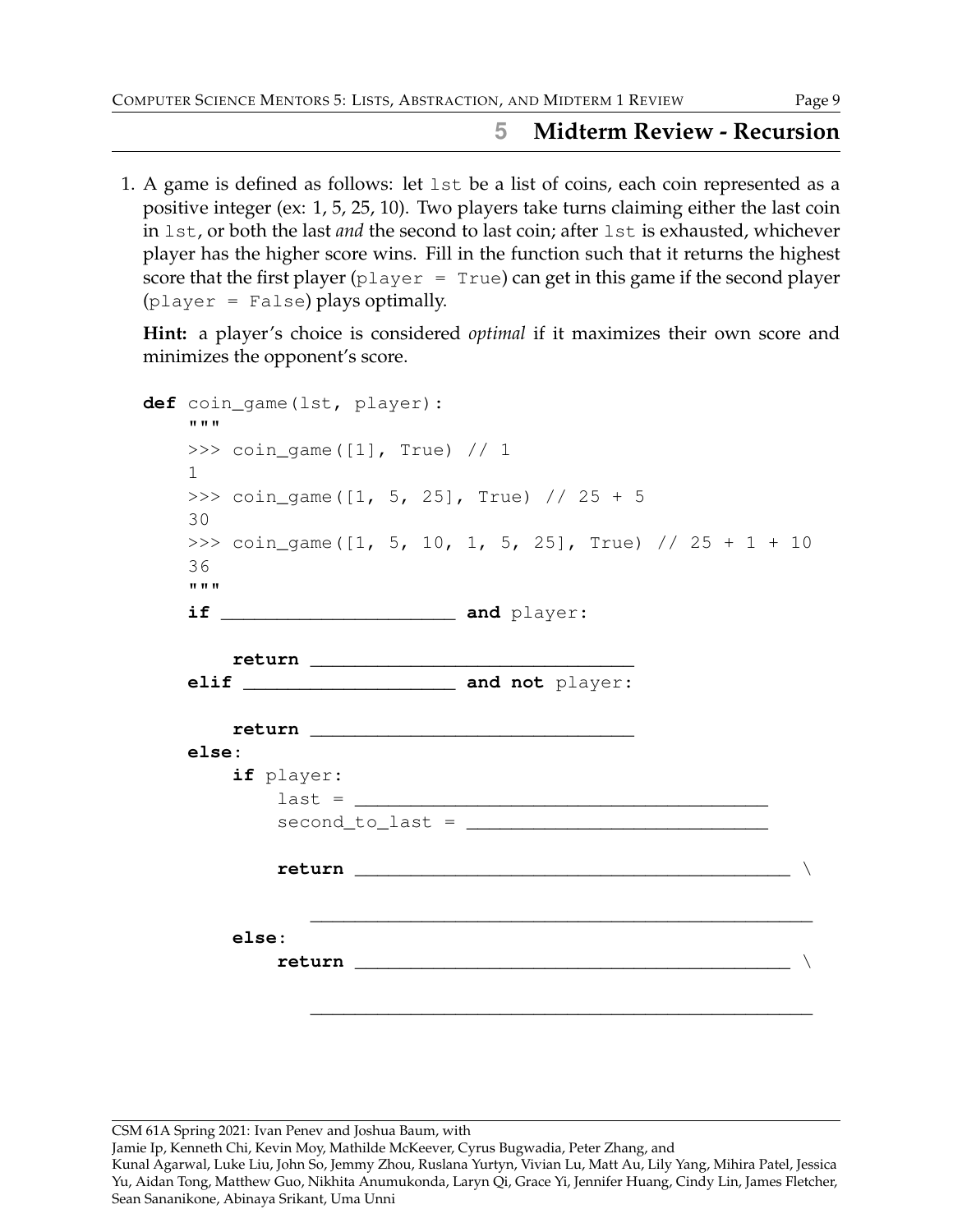```
def coin_game(lst, player):
    if len(lst) \leq 2 and player:
        return sum(lst)
    elif len(lst) <= 2 and not player:
        return 0
    else:
        if player:
            last = 1st[len(lst) - 1]second to last = lst[len(lst) - 2]return max(coin_game(lst[:len(lst) - 1], not
               player) + last, coin_game(lst[:len(lst) - 2],
               not player) + last + second_to_last)
        else:
            return min(coin_game(lst[:len(lst) - 1]),
               coin_game(lst[:\text{len}(lst) - 2]))
```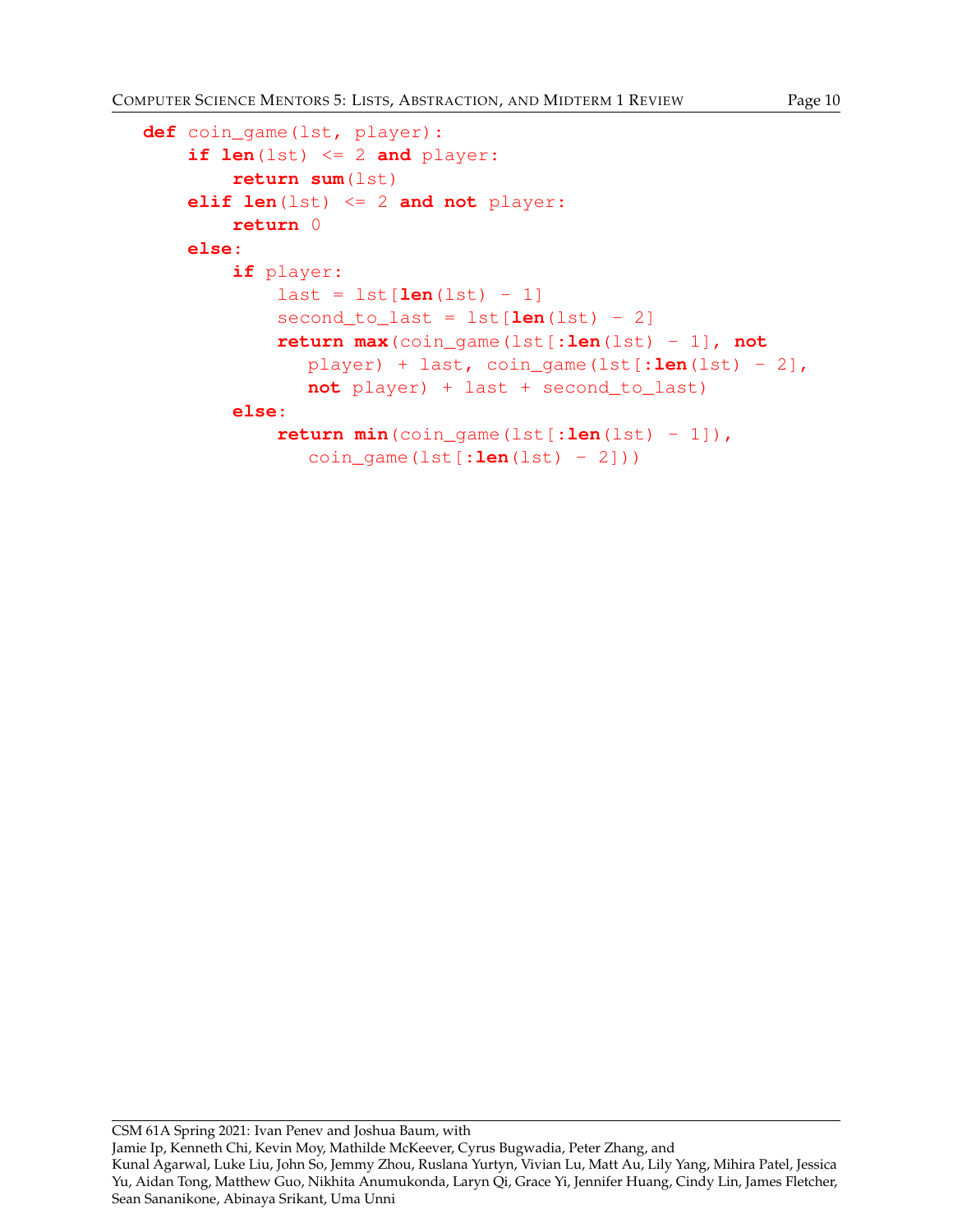### **6 Midterm Review - Tree Recursion**

1. Implement the function make\_change, which takes in a non-negative integer amount in cents n and returns the minimum number of coins needed to make change for n using 1-cent, 3-cent, and 4-cent coins.

```
def make_change(n):
    "" ""
    >>> make change(5) # 5 = 4 + 1 (not 3 + 1 + 1)
    2
    >>> make_change(6) # 6 = 3 + 3 (not 4 + 1 + 1)
    2
    """
    if _____________________:
        return 0
    elif ___________________:
        ___________________________________
    elif ___________________:
        ___________________________________
    else:
        ___________________________________
def make_change(n):
    if n == 0:
        return 0
    elif n < 3:
        return 1 + \text{make } \text{change}(n - 1)elif n < 4:
        return 1 + min(make_change(n - 1), make_change(n - 3))else:
        return 1 + min(make_change(n - 1), make_change(n - 3),make change(n - 4))
```
CSM 61A Spring 2021: Ivan Penev and Joshua Baum, with

Jamie Ip, Kenneth Chi, Kevin Moy, Mathilde McKeever, Cyrus Bugwadia, Peter Zhang, and

Kunal Agarwal, Luke Liu, John So, Jemmy Zhou, Ruslana Yurtyn, Vivian Lu, Matt Au, Lily Yang, Mihira Patel, Jessica Yu, Aidan Tong, Matthew Guo, Nikhita Anumukonda, Laryn Qi, Grace Yi, Jennifer Huang, Cindy Lin, James Fletcher, Sean Sananikone, Abinaya Srikant, Uma Unni